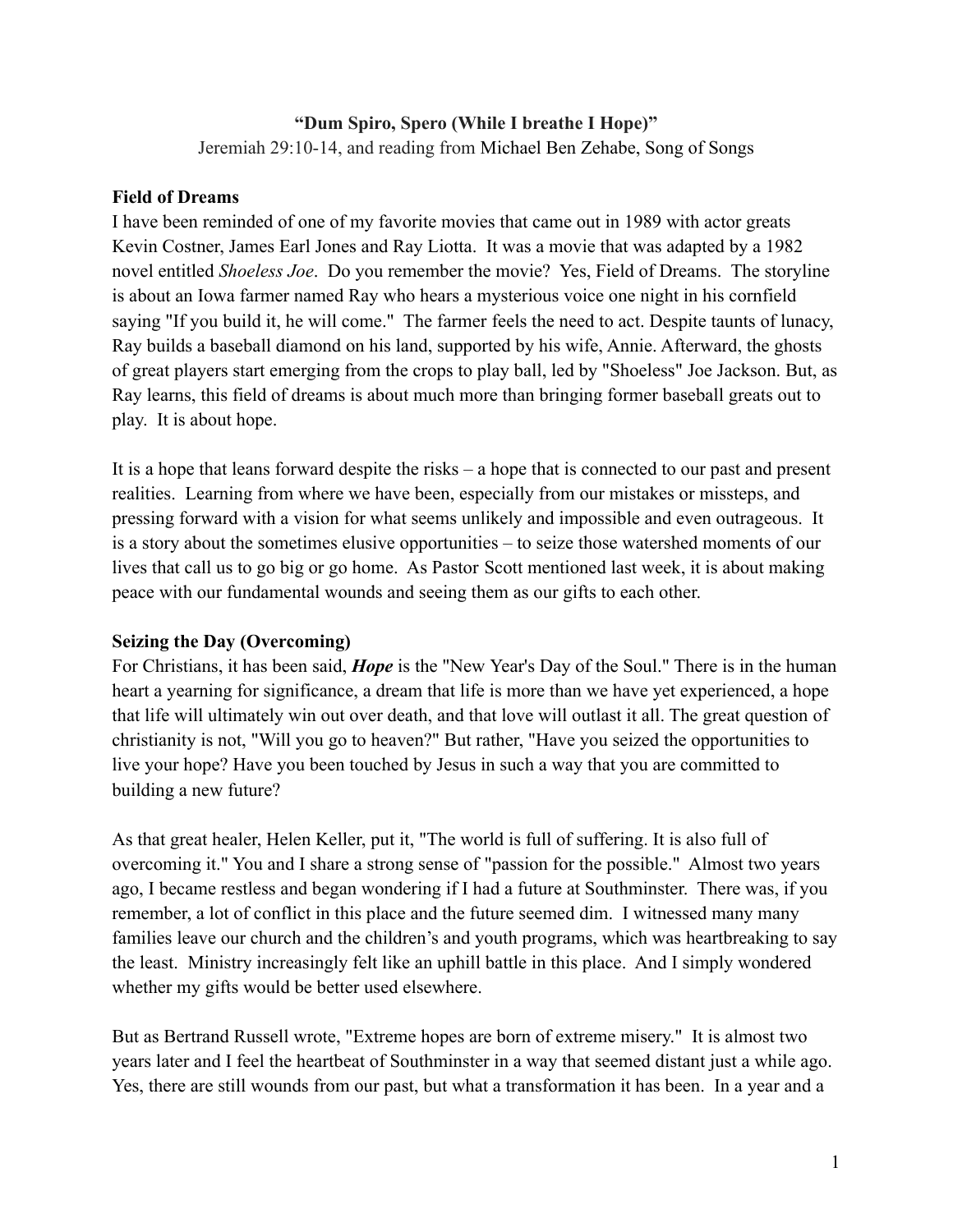half of pastoral transition, in the midst of a pandemic which left us physically apart, we committed to build our community once again – to build a plane in the sky. We trusted in our future. We trusted that they would come. We never gave up hope.

As Christopher Reeves, also known as "Superman," put it so passionately from his wheelchair, paralyzed with a broken neck: "Once you choose hope, anything is possible."

## **Dum Spiro, Spero (When I Breather, I hope)**

Friends, I am a Christian "Pan-en-theist," This view very much informs the way I view the world and certainly hope. I believe that God creates life and we come from God and we return to God. At death, life is changed, not taken away. I believe that God is not "out there" somewhere; God is "in here" with us, in the makeup of every cell, every motor neuron, every thought, every emotion. And I believe that our hope lies in entering more fully into the Mystery we call God….and having the faith to build our dreams for an equitable society. Regardless of what religion we follow – or none at all – I believe that this is the one hope that unites most of humanity: equity and inclusion for all.

From my seminary days, I learned a bit of Latin. Not much. But enough. I have to tell you that I was surprised to receive my diploma from Princeton Theological Seminary and it was written entirely in Latin. I had a year and a half of Hebrew, a year and a half of Greek but no official Latin class. But I do remember some phrases here and there and one that I will always cherish and live by is: "Dum Spiro, Spero"… "While I Breathe, I Hope"

Having hope doesn't change anything, it makes us want to change things. It's true of medicine, of poverty, of war, of racism, of hate, of immigration, of the environment…of everything. Just saying, "I hope things work out for you" is a cop-out. Nothing is going to work out in the future without someone doing something different, something better, in the present.

# **Build It and They Will Come**

Martin Luther King lived that dream: "We must accept finite disappointment," he said, "but we must never lose infinite hope….If you lose hope, somehow you lose the vitality that keeps life moving, you lose that courage to be, that quality that helps you go on in spite of it all."

Without hope, you lose the courage to build. "If you build it, they will come". They say that they built the train tracks over the Alps between Venice and Vienna before there was a train that could make the trip. But they built it anyway… Because they knew the train would come! I know that train will come!

In one of our conversations last week, Pastor Scott and I talked about one of the most influential people in our growing faith as progressives. I brought up Henri Nouwen, the Dutch priest. His